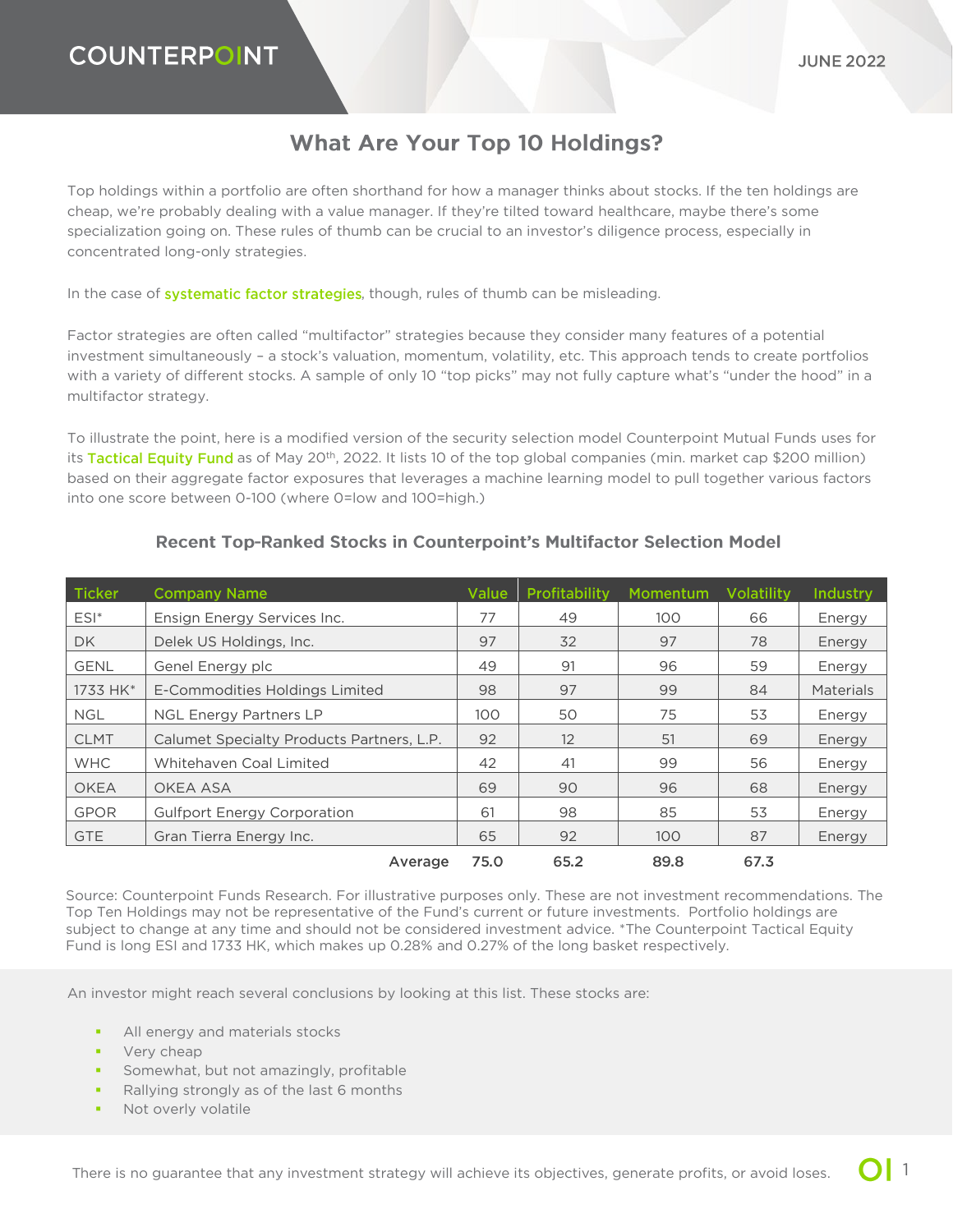Is the Counterpoint Tactical Equity Fund's selection process built around finding deep-value, reasonable quality stocks in the energy sector? Actually, the answer is "No" and here's why.

First, the actual fund's long positions at the time of selection are among top 10-20% of ranked stocks (depending on optimization) in a universe of ~7000, which can include upwards of ~500 top long positions or more. Again, looking at the top-ranked stocks with market cap of \$200 million or more, the top selections look like this:



### Top-10 Global Stocks by Industry, >\$200M Market Cap as of 05/20/2022

Source: Counterpoint Funds Research. For illustrative purposes only. These are not investment recommendations. No level of diversification or non-correlation can ensure profits or guarantee against losses. The security holdings are presented to illustrate examples of the securities that the fund has bought and the diversity of areas in which the funds may invest and may not be representative of the fund's current or future investments. Portfolio holdings are subject to change and should not be considered to be investment advice.

The model's long book is somewhat concentrated in energy, but overall, much more diversified than the top holdings would indicate. The strong tilt toward value and momentum we saw in the top 10 moderates somewhat, and profitability improves when we look at the bigger picture.

| <b>Selection</b>  | Value | <b>Profitability</b> | Momentum | <b>Volatility</b> |
|-------------------|-------|----------------------|----------|-------------------|
| Top 10 Stocks     | 75.0  | 65.2                 | 89.8     | 67.3              |
| Top 10% of Stocks | 62.2  | 68.4                 | 80.8     | 54.4              |

Source: Counterpoint Funds Research. For illustrative purposes only. These are not investment recommendations.

Let's also keep in mind: [Counterpoint Tactical Equity's](https://counterpointfunds.com/tactical-equity-fund/) portfolio optimization process neutralizes out sector and currency exposures. For every energy stock the model likes, there's a corresponding short position within the same sector, so there is never net positive exposure within a specific sector.

These differences between our stock selection model's top 10 holdings and the top 715 reveals some key aspects of Counterpoint's approach to factor investing. A solid multifactor strategy should invest in hundreds of global stocks on both the long and short side. It should diversify across sectors and geographies – then neutralize those risks altogether by shorting companies in those same sectors and geographies that have unfavorable characteristics.

There is no guarantee that any investment strategy will achieve its objectives, generate profits, or avoid loses.

# **COUNTERPOINT**